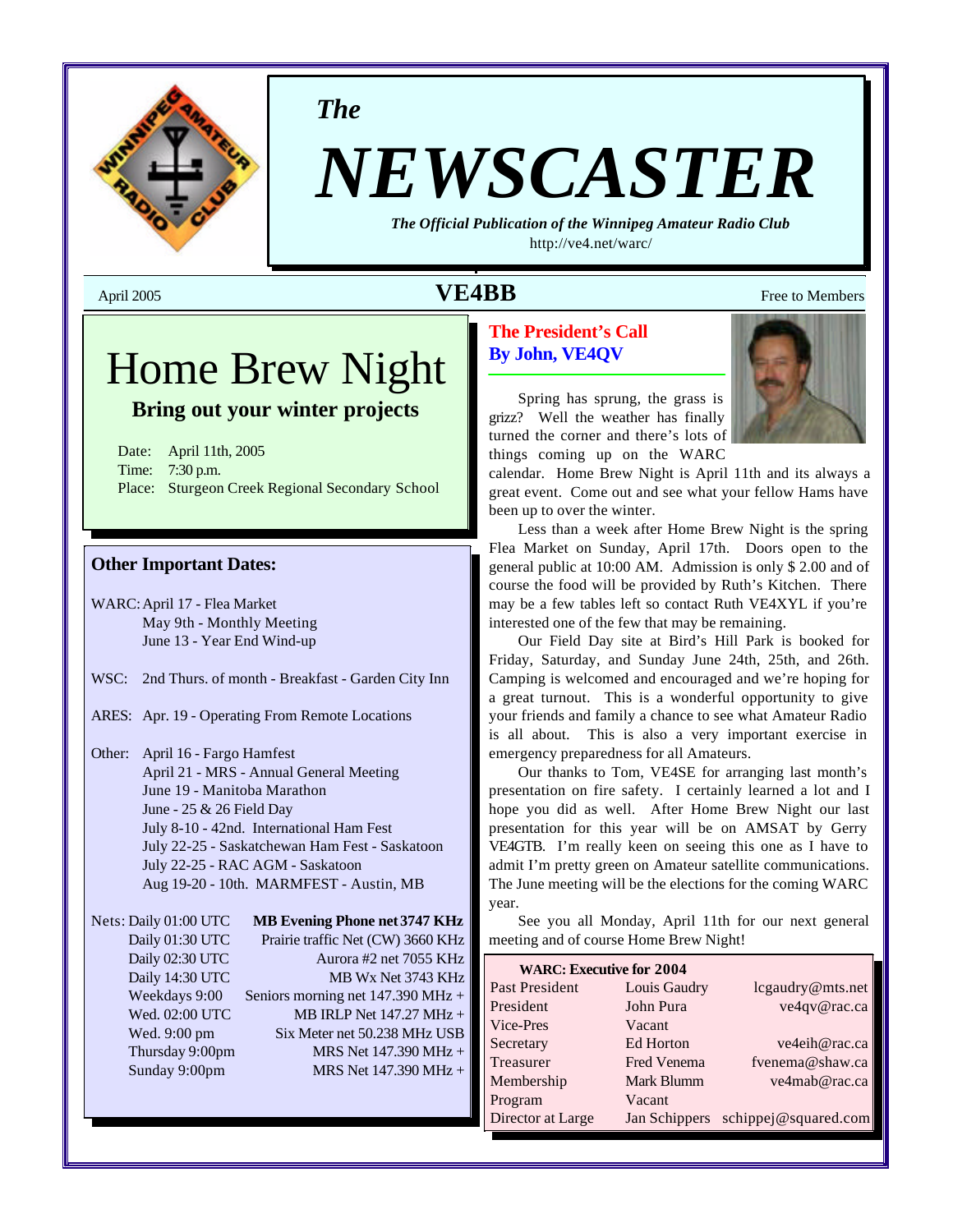#### **Winnipeg Senior Citizens Radio Club News by Adam, VE4SN**



As we watch the huge piles of

snow diminish and the water levels rise, we can get a kind of smug satisfaction that the worst of a horrible winter is over. Temperatures are rising, daylight is increasing and most of my backyard decorations which have been hidden since the first major snowfall, are beginning to make an appearance. The crows are back but I have yet to see my first robin! It may have been my imagination but I think I heard some geese honking as they flew over my house yesterday headed in a northerly direction. I hope that everyone who celebrated the occasion had a wonderful Easter weekend and kept chocolate consumption to a reasonable level.

Our Club activities, as usual, seem to be guided by weather conditions. The March breakfast attracted only ten participants due mainly to the fact that the morning of March 10th was very cold and snowy. No draw for the free breakfast was held at this event due to the poor turnout. The next breakfast gathering is on April 14th. Let's make up for the small turn-outs and really pack the place this time.

In February, because of a misunderstanding and also some misdirection, the Girl Guide visits to our station didn't come off as expected. Only Gil Frederick VE4AG was at the controls when a handful of girls finally arrived somewhat late. I understand that those who did finally make it, enjoyed themselves even though QSO's with other groups on HF was not available. There's always next year!

All the arrangements for our next Christmas Luncheon, (here I am talking Christmas with Spring just around the



corner!) have been finalized. It will be at the same location, same caterer providing a great turkey dinner and same time. Only the date is changed so please mark Tuesday, December 6th on your calendar right now!

Our Club is putting on a Morse Code display as part of The Aviation Museum's annual hobby show with a theme of Trains, Planes and Sails. This will occur on April 9th and 10th at the Museum. For those that might attend, we will be on the second floor.

Finally, thanks to Adam, VE4SN, Paul, VE4OPC and president Irv, VE4UG the Constitution and Club rules were reviewed and in some instances revised for presentation to the Executive Board and then to the membership at a later date for approval.

#### **Minutes for March 14th, 2005 Submitted by Ed, VE4EIH**

The meeting started at 19:37 hours. There were 37 members and quests present. The meeting started with the presentation first. Tom VE4SE introduced Rick Stephenchew. A fire and safety educator, from the Winnipeg Fire and Paramedic service. Rick showed a video called, Fire in the work place. Getting out Alive. Rick explained that the video, would give an idea on how to plan to leave home in case of fire. After the video Rick talked about the different types of fire extinguishers. Rick explained that the smoke detectors should be tested once a week. And that the CO2 detectors last about 10 years. (This also depends on manufactures instructions.)

After a quick coffee break, the meeting began. The intros were done. John asked if there were any errors, from last Newscaster. Dick VE4HK and Glen VE4GWN 2nd motioned to accept the minutes. They were accepted.

*Parkside Appliance & Electronics*



**Sales & Service of Computers & Software Home repairs offered**

**John, VE4JNF 386 Belvidere Street 885-9278 <http://www.escape.ca/~ve4jnf> ve4jnf@escape.ca**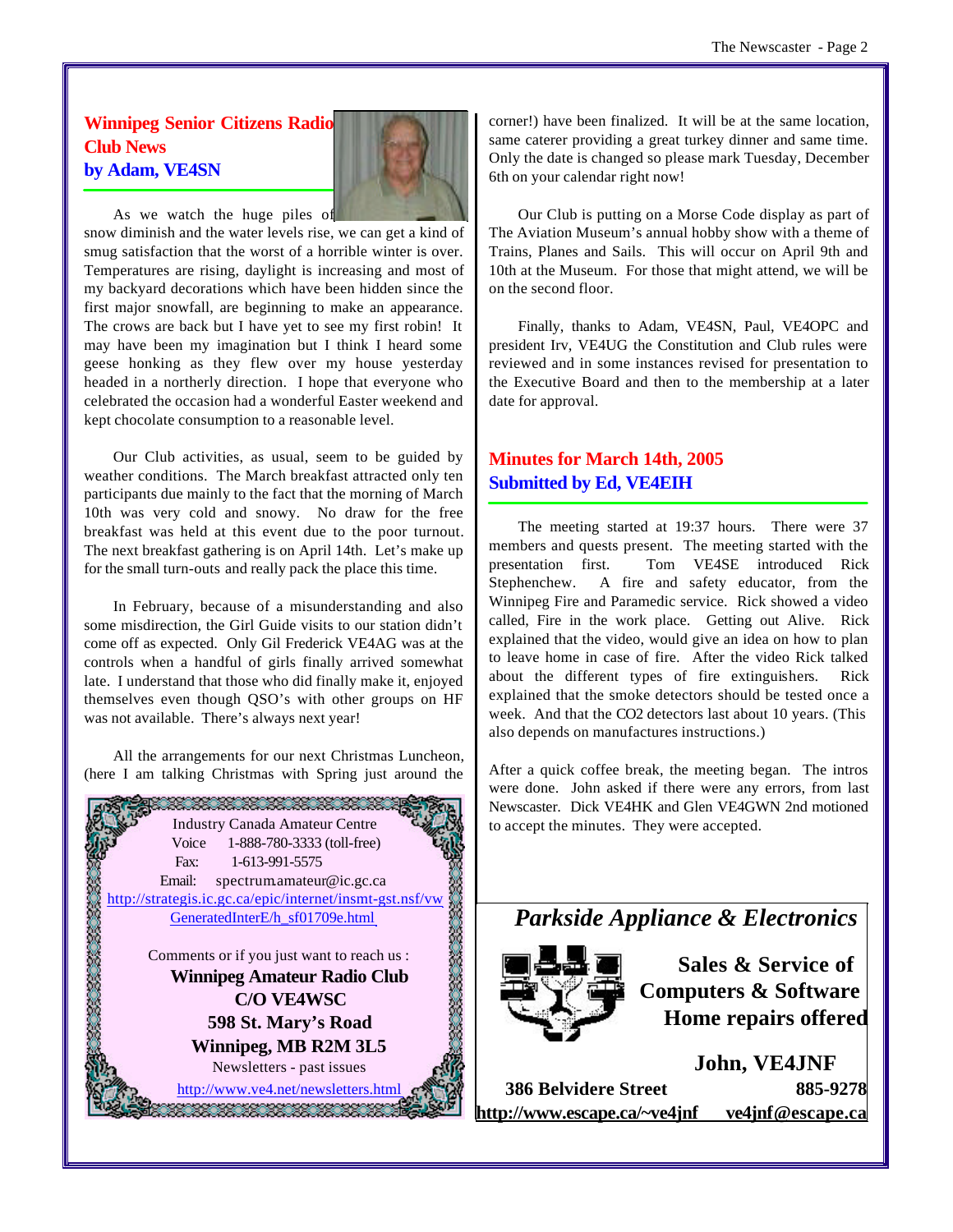#### *IRLP*

John reported that Les VA4LES has the IRLP computer is ready to go. John explained as how he was going to meet with MRS, to set up the system.

#### *Program*

April is Home brew.

#### *Correspondence*

There was only Derek's VE4HAY e-mail about a motion

#### *Treasures report*

The financial statement for February was 2 memberships at \$30.00 50/50 draw at \$16.00. For a total of \$46.00. The expenses for February were: postage \$48.15 Prizes, for the rest of the year was \$117.26. A total of \$165.41 for expenses. Balance for February was \$5928.58.

#### *Membership*

Mark reports that there are currently 101 members. The Newscasters were mailed to those who have yet to re-new as a courtesy. Tom asked about the mailings. He explained how if a person has not re-newed then the News casters should stop. Mark explained that this was how he was told to handle the Newscaster issue.

#### *RAC*

Adam VE4SN explained that there has been nothing specific about CW as of yet. Adam said he would inform us if there have been any changes.

#### *DX*

Adam told how the conditions are not the best. He said how that Ed VE4YU is getting the good contacts. Adam then told of Congo 906QJ will be doing 10-15m at 1800z. This would be a good one to get. San Fernando 5T2BF would be a rare one to get. The qso manager is W3HNK. Islands on the air IOTR from Orleans Island near Ottawa, will be 10, 20, and 30 m. South Africa Will be having a 100 year celebration will be HF UHF and VHF.

#### *ARES*

The next meeting is on the 15 March at 1900, at the William Stevenson Library. Tom pointed out the sign up sheets for the up and coming Manitoba Marathon. Tom told how they are looking for 80 to 85 volunteers. Those that are interested can see or talk to Robert VE4RST.

#### *Flea Market*

Ruth still has a table or two still available. Ed. VE4OAK is looking for help on tar down and set up.

#### *Filed Day*

June is the field day on the 24 June. There is still no coordinator at this time. The spot is booked. Those that are interested in cord. This event, talk to a member of the exec.

**Motion: That the Winnipeg Amateur Radio Club, once per fiscal year, sponsor a group of youth ( Scouts, Guides, or any other youth group age 14 or more) for enrollment into an Amateur Radio course, such as the one that is put on by VE4WSC.** 

**Moved by Derek, VE4HAY Seconded by, Adam, VE4SN**

Derek explained as how he trying to find ways to get people in to the hobby. Derek explained as to how to get a group of youths, and have WARC pay for there course. There would be 10 to 15 youths per course, at \$35.00 for a total of \$350.00 per year. The study guides would be lent, and then returned after the course. These youths would come from Scouts, Guides, and etc. Adam also explained as to how RAC may help out. The seniors club may be available on Saturday mornings if the seniors are willing. After a discussion, the motion was read to the members again.

Most of those in attendance voted in favor, of the motion. MOTION CARRIED

David VE4DAR Talked about the proposal. He told of a display he helped on. The display was for the Maples, Cub and Scouts. He explained as to how the youths went from display to display. They had set up a HF, 2m and IRLP station. David explained as to how there should be a plan. David explained that the students should place a \$20.00 deposit; which would be refunded after the course. David explained as how the course should be between 40 to 60 hours in length. That every student should have an Elmer. David told he was willing to make up a plan, only if the majority approved. The majority did.

#### *Good & Welfare*

John informed all the members in attendance, of a silent key. Hugh Dollar VE7PB passed away.

Ed Henderson Told how he found an interesting book called Spark to Space. Ed, read a quick history of WARC. This is also on the Radio Active MB web site. Ed., then pointed out how Adam was the first President of WARC.

Dick VE4HK the next general MRS meeting is 28 April.

Dick motioned to adjourn the meeting. Meeting ended at 2143.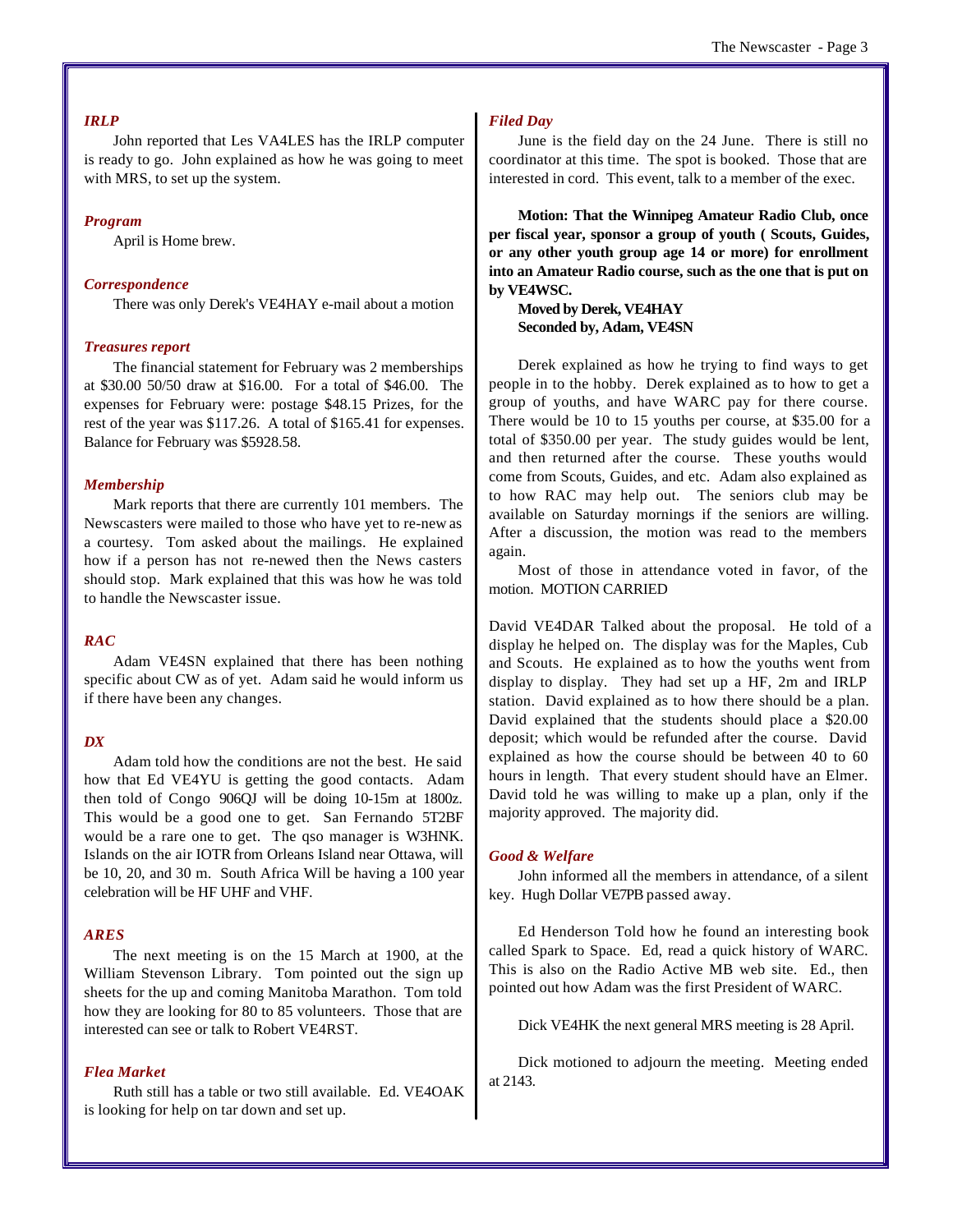#### **Calendar**

#### *April*

| Apru                         |             |            |                  |
|------------------------------|-------------|------------|------------------|
| <b>SP DX Contest</b>         |             | 1500Z      | Apr 2            |
| <b>EA RTTY Contest</b>       | <b>RTTY</b> | 1600Z      | Apr <sub>2</sub> |
| Missouri QSO Party           |             | 1800Z      | Apr <sub>2</sub> |
|                              | And         | 1800Z      | Apr <sub>3</sub> |
| <b>QCWA Spring QSO Party</b> |             | 1800Z      | Apr <sub>2</sub> |
| 144 MHz Spring Sprint        |             | 1900 local | Apr 4            |
| ARS Spartan Sprint (Apr)     |             | 0200Z      | Apr 5            |
| YLRL DX-YL to NA-YL          | CW          | 1400Z      | Apr 5            |
| SARL 80-Meter QSO Party      |             | 1700Z      | Apr <sub>7</sub> |
| <b>JIDX CW Contest</b>       | CW          | 0700Z      | Apr 9            |
| <b>ARCI Spring QSO Party</b> |             | 1200Z      | Apr 9            |
| <b>EU Spring Sprint</b>      | SSB         | 1500Z      | Apr 9            |
| Georgia QSO Party            |             | 1800Z      | Apr 9            |
|                              | And         | 1400Z      | Apr 10           |
| <b>UBA Spring Contest</b>    | <b>SSB</b>  | 0600Z      | Apr 10           |
| Hamnet 40m Simulated Emerg   |             | 1200Z      | Apr 10           |
| 222 MHz Spring Sprint        |             | 1900 local | Apr 12           |
| YLRL DX-YL to NA-YL          | SSB         | 1400Z      | Apr 13           |
| <b>Holyland DX Contest</b>   |             | 0000Z      | Apr 16           |
| <b>TARA Skirmish Prefix</b>  | Digital     | 0000Z      | Apr 16           |
| ES Open HF Championship      |             | 0500Z      | Apr 16           |
| <b>YU DX Contest</b>         |             | 1200Z      | Apr 16           |
| <b>EU Spring Sprint</b>      | CW          | 1500Z      | Apr 16           |
| Michigan QSO Party           |             | 1600Z      | Apr 16           |
| Ontario QSO Party            |             | 1800Z      | Apr 16           |
| 432 MHz Spring Sprint        |             | 1900 local | Apr 20           |
|                              |             |            |                  |

## **Semi- Annual WARC Flea Market**

## **April 17, 2005 Heritage Victoria Community club 950 Sturgeon Rd.**

\$2.00 Entrance fee Tables are \$5.00 for WARC members, \$10.00 for non WARC members and commercial outlets.

 Ed Horton VE4EIH is the Coordinator. If you would like to volunteer for various jobs please contact him.

Ruth VE4XYL and Tom VE4SE will be selling tables, please contact them at 837-6915 or at 605 Bruce Ave.

| DX Colombia International         |                | 0000Z      | Apr 23 |
|-----------------------------------|----------------|------------|--------|
| <b>SP DX RTTY Contest</b>         | <b>RTTY</b>    | 1200Z      | Apr 23 |
| Helvetia Contest                  |                | 1300Z      | Apr 23 |
| Florida QSO Party                 |                | 1600Z      | Apr 23 |
|                                   | And            | 1200Z      | Apr 24 |
| Nebraska QSO Party                |                | 1700Z      | Apr 23 |
| <b>EUCW/FISTS QRS Party</b>       |                | 0001Z      | Apr 24 |
| SBMS 2 GHz and Up WW Club         |                | 0600 local | Apr 30 |
|                                   |                |            |        |
| <b>May</b>                        |                |            |        |
| May CW Sprint                     |                | 0000Z      | May 1  |
| <b>AGCW QRP/QRP Party</b>         |                | 1300Z      | May 1  |
| RSGB 80m Club Championship        | SSB            | 2000Z      | May 2  |
| ARS Spartan Sprint May            | CW             | 0200Z      | May 3  |
| SSA 10 m Aktivitetstest CW/SSB/FM |                | 1800Z      | May 5  |
| <b>MARAC County Hunter</b>        | CW             | 0000Z      | May 7  |
| Nevada QSO Party                  |                | 0000Z      | May 7  |
| <b>US IPARC Annual</b>            | $\text{CW}$    | 0000Z      | May 7  |
| 10-10 Int. Spring                 | <b>CW</b>      | 0001Z      | May 7  |
| Microwave Spring Sprint           |                | 0600 local | May 7  |
| <b>SL Contest</b>                 | <b>CW</b>      | 1100Z      | May 7  |
| <b>SL Contest</b>                 | <b>SSB</b>     |            |        |
|                                   |                | 1230Z      | May 7  |
| Oregon QSO Party                  |                | 1400Z      | May 7  |
| Indiana QSO Party                 |                | 1600Z      | May 7  |
| <b>ARI</b> International DX       |                | 2000Z      | May 7  |
| New England QSO Party             |                | 2000Z      | May 7  |
|                                   | And            | 1300Z      | May 8  |
| <b>US IPARC Annual</b>            | <b>SSB</b>     | 0000Z      | May 8  |
| <b>AGCW Activity Week</b>         | <b>CW/RTTY</b> | 0000Z      | May 9  |
| RSGB 80m Club Championship        | Data           | 2000Z      | May 11 |
| <b>US Counties QSO Party</b>      | <b>SSB</b>     | 0000Z      | May 14 |
| Portuguese Navy Day               | CW/SSB         | 0800Z      | May 14 |
| CQ-M International DX             |                | 1200Z      | May 14 |
| <b>VOLTA WW</b>                   | <b>RTTY</b>    | 1200Z      | May 14 |
| Mid-Atlantic QSO Party            |                | 1600Z      | May 14 |
|                                   | And            | 1100Z      | May 15 |
| <b>FISTS Spring Sprint</b>        |                | 1700Z      | May 14 |
| Anatolian WW RTTY Contest RTTY    |                | 1800Z      | May 14 |
| 50 MHz Spring Sprint              |                | 2300Z      | May 14 |
| Mid-Atlantic QSO Party            | CW/Phone       | 1100Z      | May 15 |
| SSA Månadstest nr 5               | ${\rm\bf CW}$  | 1400Z      | May 15 |
| SSA Månadstest nr 5               | SSB            | 1515Z      | May 15 |
| RSGB 80m Club Championship        | CW             | 2000Z      | May 19 |
| VK/Trans-Tasman 80m               | Phone          | 0800Z      | May 21 |
| <b>EU PSK DX Contest</b>          |                | 1200Z      | May 21 |
| Portuguese Navy Day Contest PSK31 |                | 1300Z      | May 21 |
| Manchester Mineira                | CW             | 1500Z      | May 21 |
| His Maj. King of Spain            | CW             | 1800Z      | May 21 |
| <b>Baltic Contest</b>             | CW/SSB         | 2100Z      | May 21 |
| SSA Portabeltest Våromg.          | CW/SSB         | 0700Z      | May 22 |
| CQ WW WPX Contest                 | CW             | 0000Z      |        |
|                                   |                |            | May 28 |
| <b>ARCI Hootowl Sprint</b>        |                | 2000Z      | May 29 |
| MI QRP Memorial Day               | <b>CW</b>      | 2300Z      | May 29 |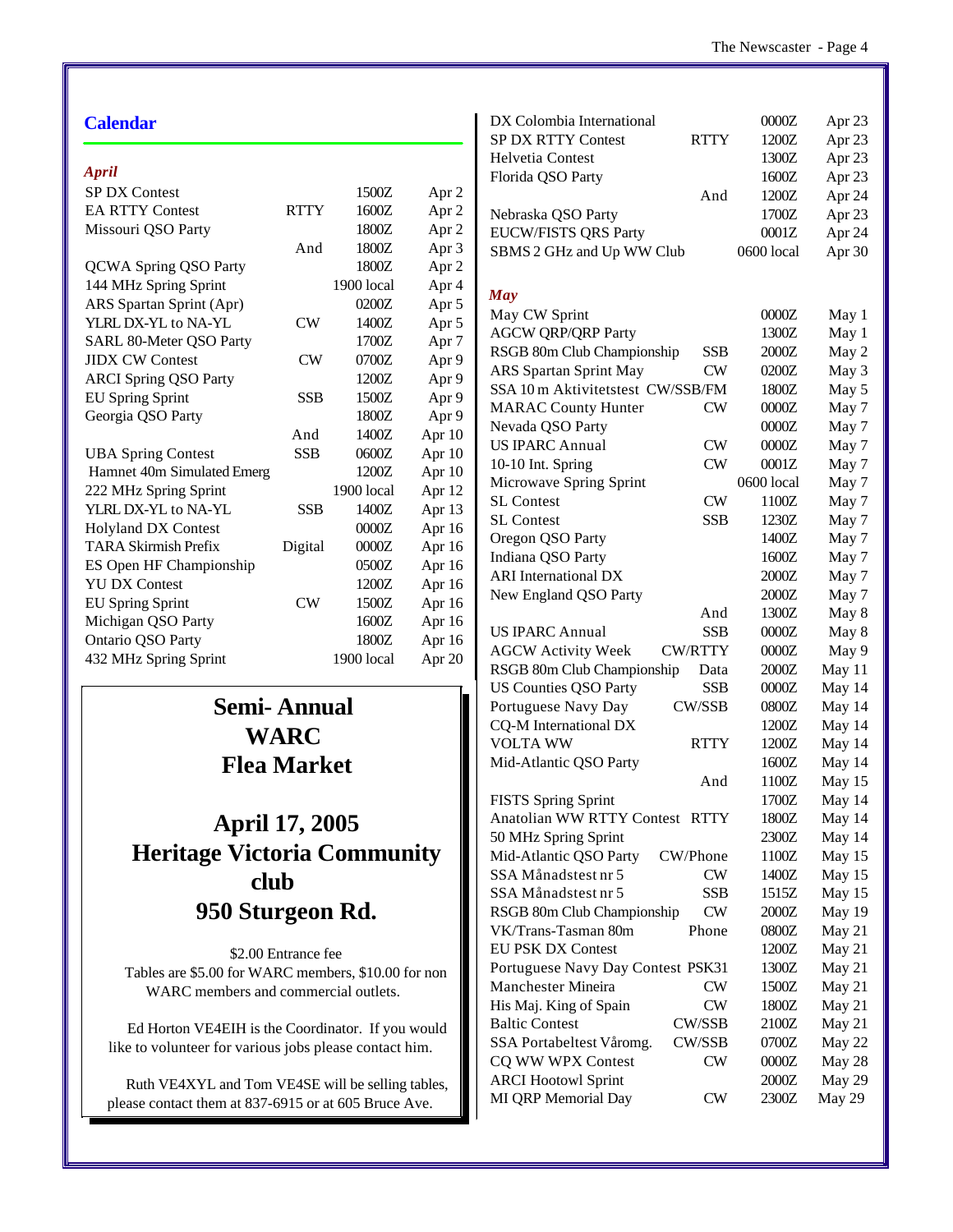#### **WPGARES By Jeff, VE4MBQ Emergency Coordinator**

Our March General Meeting featured a presentation on Interoperability by Don Mackinnon VE4DJ.

Several WPGARES members including VE4s SE, XYL, GWN, YYL, and JNF joined Manitoba ARES Executive members at Public Safety and Emergency Preparedness Canada (PSEPC) VE4PSC SUN 20 MARCH for their first familiarization session with station equipment. Five WPGARES members got the new IC-718 HF radio



set up at PASCP VE4WWO on FRI 25 MARCH. Thanks to VE4s KEH, ESX, GWN, YYL, MBQ. The VE4EMO team is eagerly awaiting the opportunity to get re-familiarized with VE4EMO in the Manitoba Emergency Coordination Centre (MECC).

CANWARN Spotter Training will be held 1000h SAT 07 MAY in Portage la Prairie at the Portage City Library. The library is located on Royal Road N, just north of Saskatchewan Avenue (Hwy #1A) in downtown Portage la Prairie. The Portage la Prairie City Hall is on the southwest corner of Royal Rd N and Saskatchewan Avenue. Talk-in on VE4PTG 147.165+. If interested in attending Spotter Training please notify your local ARES EC by FRI 22 APR. If interested in going for lunch afterwards please notify Portage ARES EC Bill Simm VE4ALW: ve4alw@rac.ca

If you are interested in attending Spotter Training or volunteering for the Manitoba Marathon SUN 19 JUN and you don't have e-mail please drop by the WPGARES table at the WARC Flea Market SUN 17 APR and we'll sign you up. If you do have e-mail, volunteer registration is much easier to facilitate via e-mail. Feel free to drop by our table if you have any questions about ARES generally or what we do or how we do it!

Our next General Meeting is TUE 19 APR 1900h at Sir Wm Stephenson Library 765 Keewatin Street. Kent Haase VE4KEH will be giving us a presentation "Operating From Remote Locations".

#### **Looking for Youth interested in HAM Radio**

Are you involved in a youth group? Would your youth group be interested in taking a HAM radio course?

At the last WARC meeting the following motion was passed.

**Motion: That the Winnipeg Amateur Radio Club, once per fiscal year, sponsor a group of youth ( Scouts, Guides, or any other youth group age 14 or more) for enrollment into an Amateur Radio course, such as the one that is put on by VE4WSC.** 

**Moved by Derek, VE4HAY Seconded by, Adam, VE4SN**

The next step is to find a youth group ( boys, girls or both) who would like to take a HAM radio course. So what better place to look for group leaders/volunteers than within our club itself. If you are involved in a group or know someone who is, please think about this. It could be a wonderful opportunity for the youth to learn about radio and to enjoy a great life long hobby.

If you are interested, please get in touch with John, VE4QV (info on front page) the current president of WARC who will take it to the executive and then find a course to take.

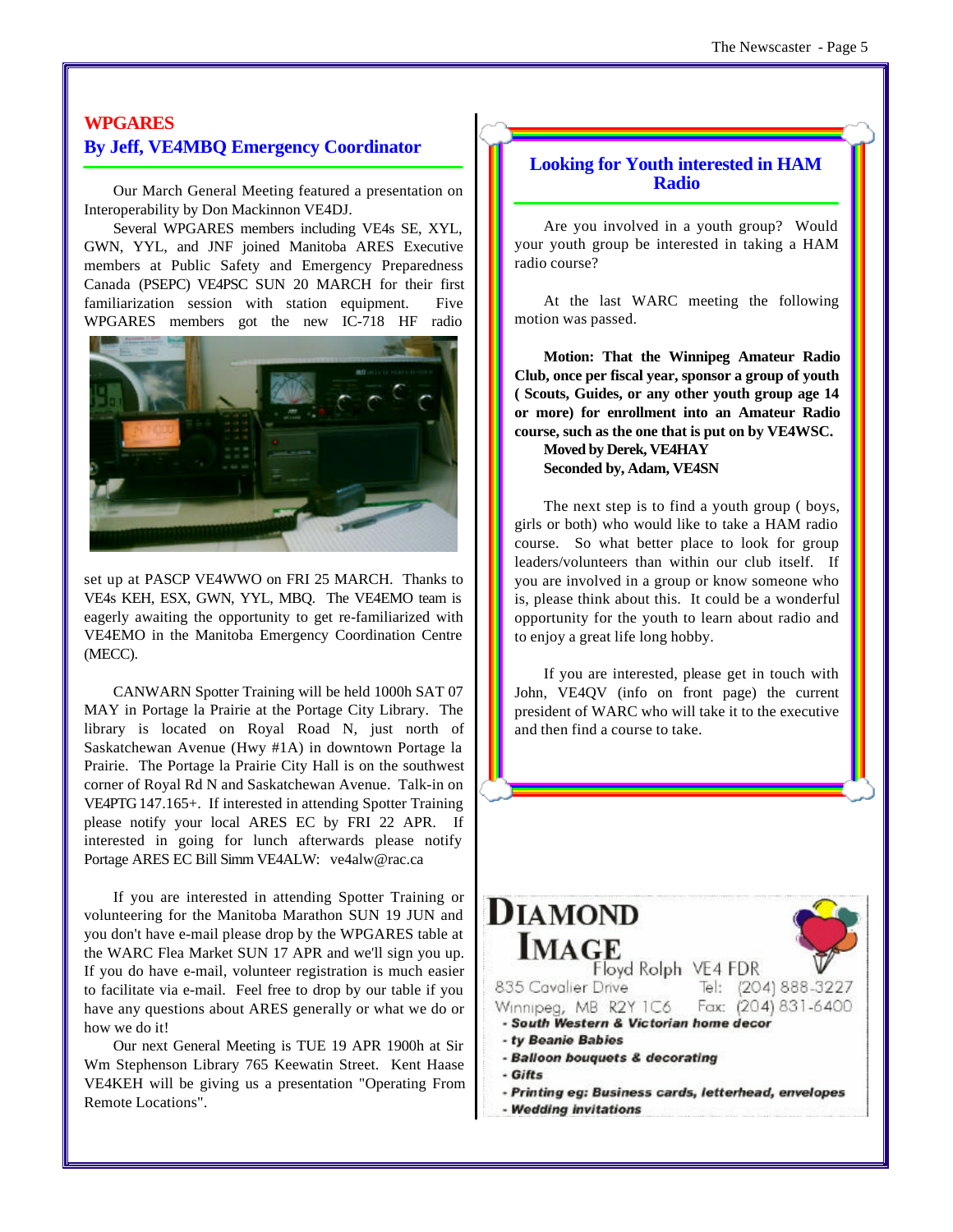#### **News from the Net**

#### *World Amateur Radio Day*

World Amateur Radio Day is celebrated by the IARU on 18 April each year. The WARD 2005 Award commemorates World Amateur Radio Day and is issued by MK QTC, the Polish radio amateurs' journal, with the support of PZK, the Polish national amateur radio society. The award is issued to those making at least 10 QSOs on the HF bands, or five QSOs on the VHF bands on 18 April. *-- WIA*

#### *IRLP and Echolink*

Use of Echolink and IRLP are now legal to use by radio amateurs in South Africa. This came with a recent announcement by the South African Minister of Communications regarding VoIP technologies. *-- Irish Radio Transmitters Society* 

#### *Norwegian club stations gain 5 MHz*

The Norwegian Post and Telecommunication Authority has granted permission to Norwegian Amateur Radio club stations to operate on eight 60-meter spot frequencies from April 1, 2005, until December 31, 2007, on a non-interference-basis. Five of the channels are the same as those available to US radio amateurs. Permissible modes are upper sideband and CW with a maximum transmitter power of 100 W. The channel center frequencies 5280, 5290, 5332, 5348, 5368, 5373, 5400 and 5405 kHz (the USB "dial frequency" would be 1.5 kHz lower for each channel) *--RSGB*

#### *BPL (PLC) DEALT BLOW IN EUROPE*

On 20 January 2005, Europe has a new law that may become the global turning point against radio frequency pollution from Broadband over Power Lines systems.

Europe enters 2005 with some very positive news indeed that the European Union has amended its 1989 Electromagnetic Compatibility or EMC Directive. Its new Directive includes protection against electromagnetic disturbance for both radio broadcast reception and the amateur radio service – clearly against the hopes of the BPL lobby. This is an important first step in the battle against BPL emission pollution in the radio spectrum. *-- ISRAEL AMATEUR RADIO CLUB*

#### *5Z4 land Gain 30 & 160 MHz*

Ted Alleyne, 5Z4NU, Chairman / Secretary of the Amateur Radio Society of Kenya reports Kenyan regulatory authority CCK has just re-issued a license which contains the new Schedule A (frequencies, modes and power limits). Kenyan's are now permitted to use 30 meters (10.100 to 10.150 MHz) and 160 meters (1.81 to 1.85 Mhz) *-- RAC*

#### *Britain to Deregulate ??*

Following an invitation from the Board of Ofcom, a delegation led by the President, Jeff Smith, MI0AEX, is meeting the Vice Chairman of Ofcom, Richard Hooper, and Ofcom's Operations Director Vic Brasco on 24 March to discuss the future direction of amateur radio licensing and the possible lead on to deregulation of amateur radio over the next five to 10 years.

The RSGB is strongly opposed to any steps that Ofcom may take to bring deregulation on to the agenda and will fight hard to maintain the status of radio amateurs and the privileges they currently enjoy.

The outcome of these discussions will be published as early as possible via this news service, the RSGB website, RadCom and other amateur radio publications. *-- RSGB*

#### **ELECTRONIC HOLE THEORY EXPOSED AS FRAUD**

Have you ever been confused by the Electronic Hole Theory of Semiconductor Physics? I do know my stuff when it comes to electronics and have done a careful study of the illusory phenomenon of electron flow and here is what I have found. After years of research, I have come to realize that the hole theory may Not be Correct. My theory, which has been proven time and time again in service shops all across the country, is this.

All Electronic Devices and Especially IC's Work on Smoke... Yes, that's what I said, Smoke! I have recently discovered that every electronic device manufactured and all IC makers, encapsulate a certain amount of Black Smoke in every one of their devices. This smoke is what does the work and performs the magic of electron flow inside the device. Undoubtedly, you have often noticed that a component will quit working when this encapsulated smoke leaks out. I have documented this many times and it conclusively proves my theory. After all, when a storm comes up, the sky gets black, The lightening starts to flash through the black clouds, which must be smoke. Because when the sky clears and is no longer black the lightening stops!

So the Smoke is the answer to electron flow... Proof Positive: Have you ever been able to operate an electronic component after the Smoke leaked out? I rest my case.........

*(ed's note - It is April right ....)*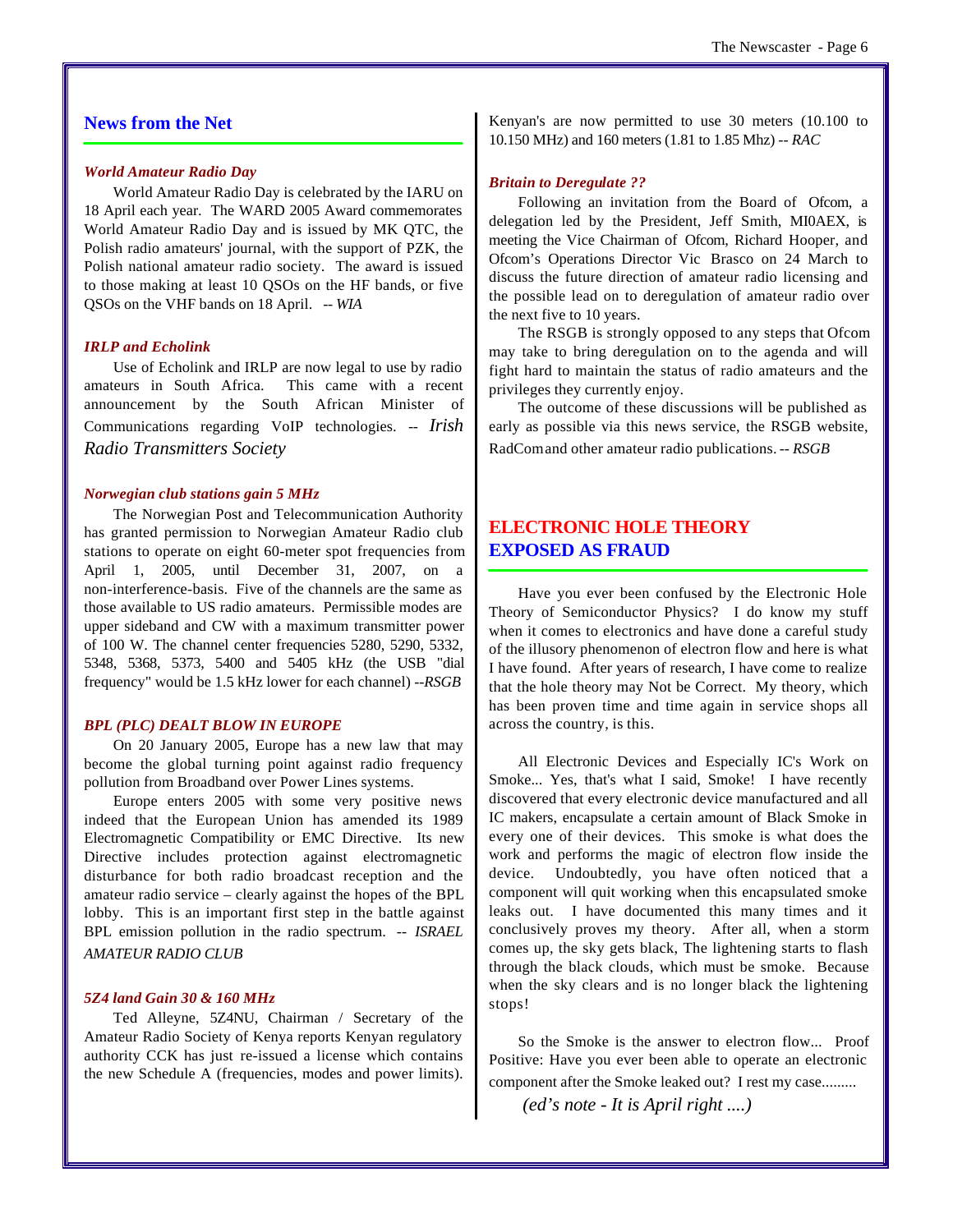#### **A message from EMCOMM MONTHLY - February 2005**

*Extracted from The Canadian Amateur Radio Bulletin*

IT'S that time of year. Winter storms can suddenly cripple the power grid and landline communications. In Northern

California we have had several power widespread power outages in the past few weeks lasting from a few hours to several days. If your ARES® team doesn't have an appendix in your local plan that is specific to power outages, here is

a "ready to go" plan that you can adopt and adapt as needed and add to your plan.

#### *GUIDELINES AND A "GENERIC" PLAN FOR ARES TEAMS DURING AND/OR EXTENDED POWER OUTAGES AND TELEPHONE SYSTEM FAILURES. BEFORE THE POWER OUTAGE:*

1 - MAINTAIN your radios, accessories, lighting, and other gear in a "state of readiness." Keep your batteries charged, your generator serviced, and a enough fresh fuel (safely stored) to keep it running at least 24 hours. Always keep the fuel

tank in your vehicle(s) at least 1/2 full. (When the power is out... service stations cannot pump fuel.)

2 - PARTICIPATE in daily and weekly nets, drills, and training. Get to know your EC, AEC, and other members on your ARES® team. Remain familiar with your local and regional emergency plan.

3 - CULTIVATE good public relations on a daily basis. Let your friends, neighbors, and local community leaders know what amateur radio is and what it is capable (and not

capable) of doing. *DURING A POWER OUTAGE AND/OR*

## *TELEPHONE SYSTEM FAILURE:*

1 - CHECK ON your family and neighbors. Especially any elderly, disabled, or infirm persons you know. If assistance is needed summon help as appropriate.

2 - ACTIVATE your station by connecting to your auxiliary power source. Monitor designated local and section EMCOMM frequencies. Keep an accurate log of pertinent information and traffic.

3 - CONSERVE battery power and help keep the frequencies clear by not transmitting unless you have traffic, useful information or checking in on schedule.

4 - AS SOON AS a net has been activated, check in when your area is called. Advise the NCS of your availability for assignment(s).

5 - YOU MAY BE asked to stay at home and serve as a relief NCS or a relay station. ARES stations (fixed or mobile) with both VHF and HF are especially valuable.

6 - IF YOU GO MOBILE, travel self-contained. Appropriate clothing, food and drink. First Aid Kit. Tool Kit. Shovel. Two strap. Tire chains. A good quality (heavy duty) flashlight or two; plus extra batteries is essential. Clipboard, notepad,

pens and pencils, and local maps. Carry an adequate supply of blank RADIOGRAMS.

7 - RESPOND as directed by your NCS or go to the nearest location where people congregate during an emergency. This may be a local fire station, community hall, school, church, general store, or even an intersection. When surveying an

affected area, be alert for people who may have an immediate need for communications or other special needs. Obey all laws, stay out of the way of emergency vehicles, and periodically keep the NCS station informed of your location.

8 - IDENTIFY yourself as an emergency communications unit. Wear your ARES® cap, jacket, or other ID materials. On vehicles, magnetic signs are nice, or you can make placards and place them on your dashboard or sun visor.

9 - INTRODUCE yourself to local officials. Briefly tell them who you are, what you can do, where you will be located, and that they may refer persons with emergency, priority, or health an welfare messages to you. Remain polite, cooperative and helpful.

10 - KEEP IN CONTACT with the NCS. Check in every half-hour or as directed. The EC or acting EC may need you to move to another location (such as a hospital, utility office or city hall).

11 - IF YOU MUST leave your post or assignment notify the NCS. Allow enough time for him/her to find a replacement.

12 - KNOW your own limitations. Do not try to be a "marathon operator." When your relief arrives, give him/her a brief

report, turn over your log and/or notes, and go get some rest. You may be needed tomorrow!

(A message from EMCOMM MONTHLY - February 2005)

\*\*\*\*\*\*\*\*\*\*\*\*\*\*\*\*\*\*\*\*\*\*\*\*\*\*\*\*\*\*

## It Here.... Right Now **Home Brew Night** April 11th

What have you decided to build ? If you start now, you should have it built in time for the big night. So start building and show your soldering prowlness by bringing your project out on April 14th, to be judged by your fellow hams. If you are lost for idea's, check out these sites on home brew projects.

<u> KANANA KA</u>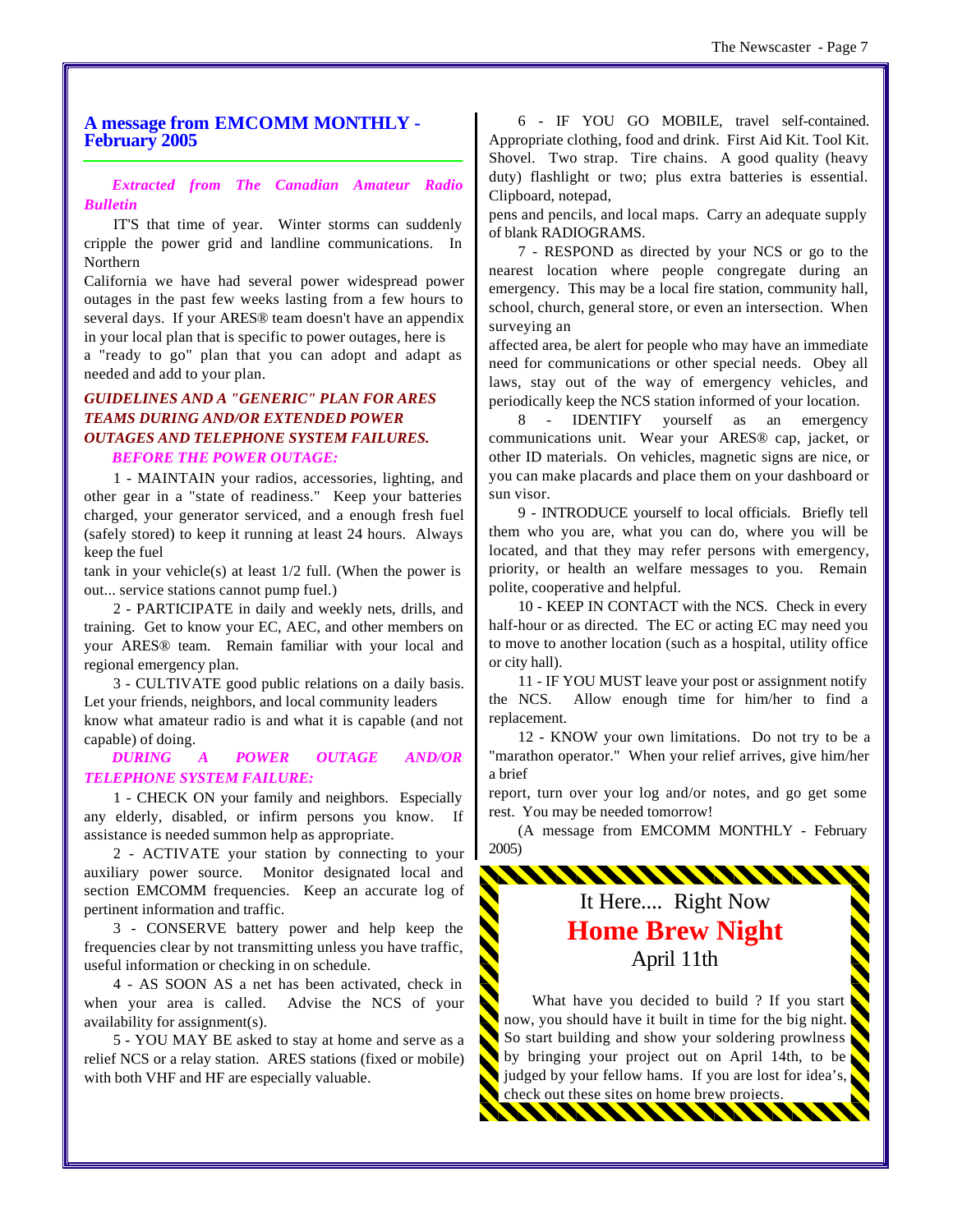#### **Amateur Radio Sampler by David VE4DAR**

"Cool, cool" were just some of the expressions from 14 Cubs and Scouts heard by hams from three Winnipeg amateur radio clubs while giving the 3rd Maples Scout Group a taste of amateur radio. On March 7, members of the Winnipeg Amateur Radio Club, the Winnipeg Seniors Radio Club and Winnipeg ARES provided an overview of our hobby; talked about their own experiences; demonstrated some equipment and gave the kids a chance to try things out. After a brief introduction to the hobby, kids moved in small groups through four demonstration stations organized by David VE4DAR.



At the first station, the boys looked at some journals, an operator's licence and the RAC Study Manual. Then each one talked with Ruthie VE4CRS on 2m, using our new ARES repeater. Next, they listened to 11 year old Aruni VE4WMK



explain communications using amateur satellites. Her visual aids included pictures of satellites, a diagram of the signal's path between Winnipeg and California, and a QSL card from a QSO with the Boy Scouts of America. Aruni played a tape of a QSO using a satellite. Aruni's father, Kumar VE4WMK and her sister, Piyumi provided support.



Kent VE4KEH demonstrated how joining a laptop computer with a Hallicraft K2 radio yields greater spectral efficiency and captures weaker signals. Digipan allowed the boys to see a spectral display and view the text of a QSO. Some slow scan television images were shown as well.



Ed VE4YU filled in for a presenter who took ill at the last moment. After explaining how the call sign prefixes vary across Canada, Ed talked about IRLP using diagrams illustrating the radio connections to the Internet. One contact was made with Thunder Bay. To illustrate that amateur radio is more than talking on a handheld; Ed discussed the many modes within our hobby.

By coincidence each of the men presenting had been a Cub or Scout. Ed VE4YU surprised us all by arriving in his original Scout shirt and neckerchief! Each cub and Scout went home with Ed's brochure on amateur radio, a sheet showing the International Phonetic Alphabet, and a smile.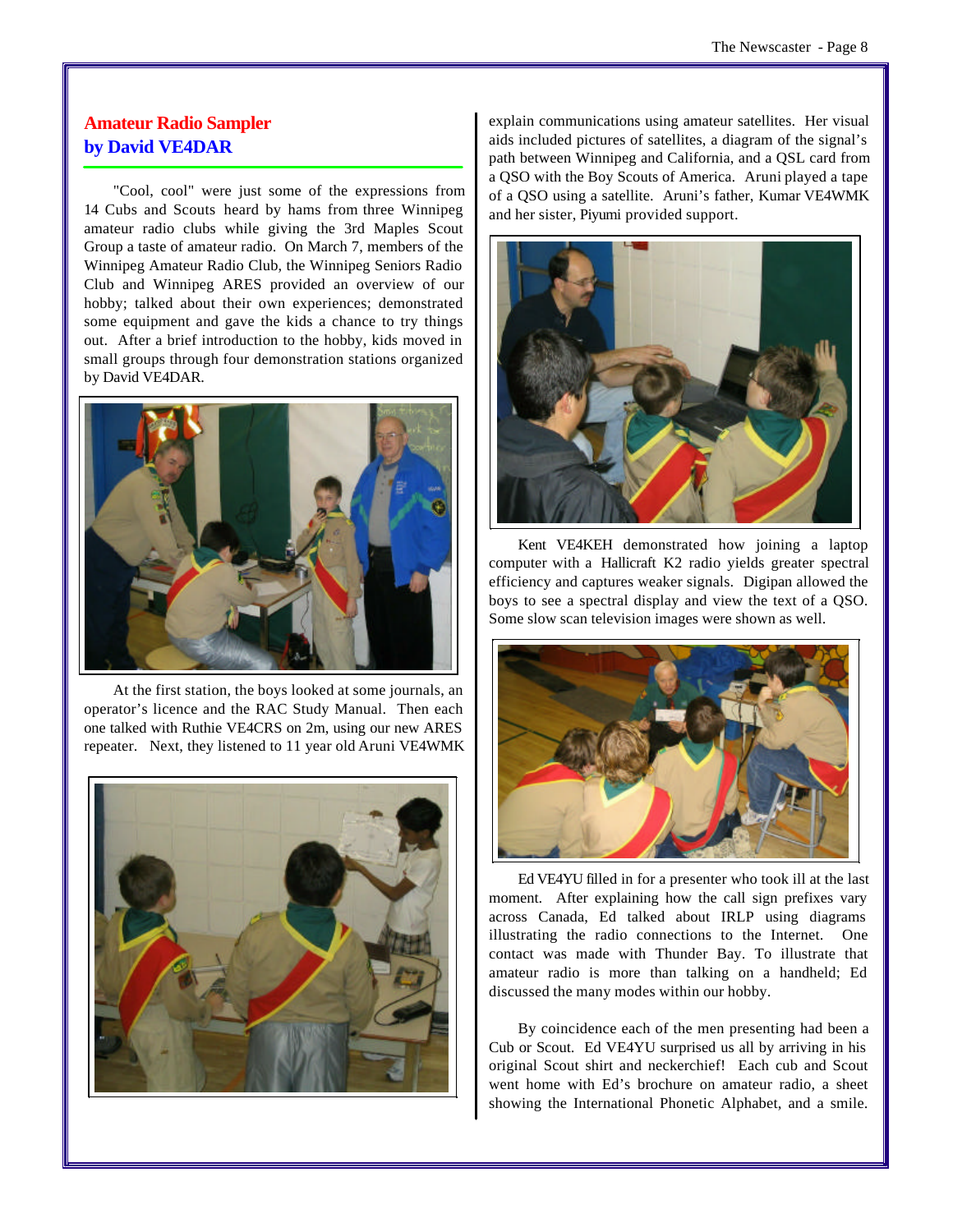Most of the kids expressed great interest, and a few even said they would try for their licence. We hope the appetizer will create a desire for the whole meal.

#### **The Satellite Beacon A monthly article presented by the Project OSCAR Amateur Radio Club**



#### *Can You Build a Satellite? By: Emily Clarke W0EEC, Project OSCAR Vice President*

Building and launching satellites has been an amateur tradition for 48 years. "48 years?" you might ask. Yes – in 1957 when the Soviet Union launched Sputnik a group of hams in the San Francisco Bay Area met and at the conclusion of the meeting they walked away with the feeling "We can do this!" That group formed Project OSCAR and launched the first Amateur Satellite in 1961.

Since that time 51 OSCAR amateur satellites have been launched, however, many more amateur satellites have been launched all over the world. Many are small projects built by students for research and amateurs for fun. Some are technically not satellites since they don't achieve orbit, but the activity allows students and hams to learn the skills and techniques that advance the art of satellite building.

#### *High-Altitude Balloon Projects*

Hams have been using high-altitude balloons (HABs) to "launch" payloads 30km and more into the upper atmosphere. While technically not "space" the sky is black and the Earth's curvature can be seen. HABs allow hams to

build and test transponders, telemetry and camera systems that could potentially be used in satellites. Some may carry live amateur TV cameras and transmitters to relay video back to earth. Building a HAB is not difficult – most use off-the-shelf components and use surplus weather balloons, but recovering the payload can be a challenge. At some point in the



journey the balloon gets so high that it bursts, and the payload falls back to earth. Most carry parachutes, and are tracked to earth via APRS.

#### *CanSats and BeerSats*

CanSats are small satellites launched by amateur rockets that typically reach 3500m (but are being expanded and may reach 30km in the future.) Builders must design CanSats to the exact shape, size and weight as a beverage can, which is inserted into the rocket. When the rocket reaches it's maximum altitude the Can-SAT is ejected, deploys any antennas and a parachute,

and functions as it descends back to earth. Though not reaching the same altitude as HABs, CanSats will experience the same G-forces during launch that an earth-orbiting satellite would experience. Due to weight and size restrictions CanSat builders must also build the satellite in a very state of the art manner, though complete CanSat kits are available for about 200 \$US. ARLISS (A Rocket Launch for International Student Satellites) holds international fly-offs at Black Rock Desert in Nevada.

#### *CubeSats*

CubeSats are 10cm cubes that form the largest movement in student satellite building. The first Cubesats were launched in 2003 and there will be 13 CubeSats built by students in 5 countries will be launched in June 2005. Over 40 universities and high schools are currently

participating in the



CubeSat program where students work hands-on to develop the necessary skills and experience needed to succeed in industry. The educational benefits are tremendous.

CubeSats are built mostly by universities and high schools and are launched into space in a pod that will eject several into space simultaneously, thus reducing launch costs. Most CubeSats are launched into 700km high polar orbits and will operate for months and possibly years. Most of these will carry 70cm band transmitters that will send either 1200 or 9600 baud data, and transmitters will output .5 to 3 watts.